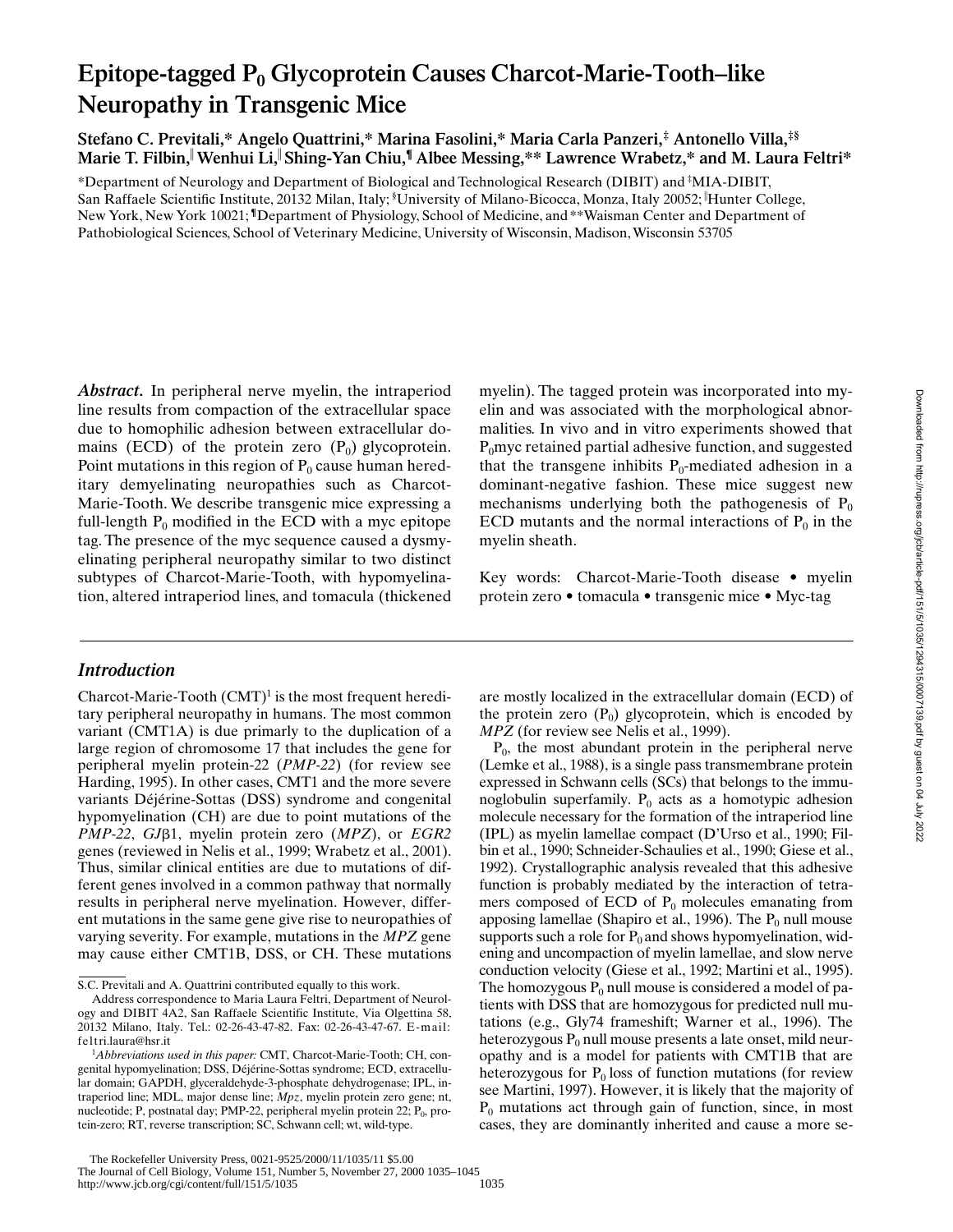vere phenotype than that of the heterozygous  $P_0$  null mice (for review see Martini, 1997). Furthermore, the fact that some mutations may act through gain of function, and others through loss of function can explain, in part, the observation that mutations in the *MPZ* gene may cause either CMT1B, DSS, or CH.

Here, we describe the first transgenic mice that model CMT1B due to a gain of  $P_0$  function. These mice were created by adding a randomly inserted  $P_0$  transgene to two normal  $P_0$  alleles to reveal only gain of function mechanisms. To follow intracellular trafficking of future  $P_0$  mutants, normal  $P_0$  was first tagged at the mature NH<sub>2</sub> terminus in the ECD. Crystallographic studies suggested that the NH<sub>2</sub> terminus of  $P_0$  was not directly engaged in cis or trans interactions (Shapiro et al., 1996).  $P_0$ myc mice were created in parallel with mice in which overexpression of wild-type (wt)  $P_0$  causes a developmental delay in myelination (Wrabetz et al., 2000). Surprisingly,  $P_0$ myc mice showed clinical and morphological abnormalities that were independent of  $P_0$  overexpression. The morphological abnormalities resembled two subtypes of CMT1B patient, and the abnormalities worsened after outcrossing  $P_0$ myc into the  $P_0$  null background.  $P_0$ myc was detected in abnormal myelin, and  $P_0$ myc was partially adhesive, as  $P_0$ myc expressed in  $P_0$  null mice produced myelin with only a slight widening of IPLs, and in vitro,  $P_0$ myc aggregated transfected cells equally to wt  $P_0$ . These data suggest that  $P_0$ myc acts by a dominant-negative gain of function and have implications for normal  $P_0$  interactions in myelin.  $P_0$ myc mice support the idea that the pathogenesis of some mutations in the ECD of  $P_0$  includes gain of function.

## *Materials and Methods*

#### *Transgenic Mice, Genomic Analysis, Breeding, and Genetic Backgrounds*

The transgene derives from  $mP_0TOT$  (Wrabetz et al., 2000) that contains the complete  $P_0$  gene with 6 kb of promoter, all exons and introns, and the natural polyadenylation site (see Fig. 1). In  $mP_0TOT(myc)$ , an oligonucleotide encoding myc tag (5'-CCATTGAGCAAAAGCTCATTTCTGAA-GAGGACTTGAATG-3') was inserted in frame into the MscI site in  $P_0$ exon 2, corresponding to the NH<sub>2</sub> terminus of the mature  $P_0$  protein (see Fig. 1) and recreated the signal peptide cleavage site. The myc oligonucleotide was first inserted into the plasmid  $mP_05.7$  (Wrabetz et al., 2000) to create mP $_0$ 5.7myc. A 7-kb EcoRI fragment was excised from the plasmid  $mP_0E$  (Wrabetz et al., 2000) and ligated into EcoRI-digested  $mP_05.7$ myc to generate the plasmid mP<sub>0</sub>TOT(myc). mP<sub>0</sub>TOT(myc) contains a polymorphic BglII site in exon 3 (amino acid sequence is conserved) that is not present in the endogenous FVB/N  $P_0$  alleles. For oocyte injection, the transgene was excised from the vector using XhoI and NotI. Transgenic mice were generated by standard techniques (Brinster et al., 1985) using fertilized eggs obtained from the mating of FVB/N mice (Taconic). Transgenic lines were maintained by backcrosses to FVB/N mice (Taconic or Charles River). Founders that transmitted the transgene to progeny were identified by Southern blot and PCR analysis of genomic DNA, which were prepared from tail samples, as described previously (Feltri et al., 1999; Wrabetz et al., 2000). The genetic designations of the three lines that have been maintained from this study are: line 88.1,TgN(Mpzmyc)19Mes; line 88.2,TgN(Mpzmyc)20Mes; and line 88.4, TgN(Mpzmyc)21Mes.

 $P_0$  null mice  $(P_0^{\ +/-}$  and  $P_0^{\ -/-})$  were identified by Southern blot and PCR analysis of tail genomic DNA, as described (Wrabetz et al., 2000).  $P_0$  null mice were backcrossed into the FVB/N background. The N5 generation  $P_0^{+/-}$  was crossed with transgene 88 (P<sub>0</sub>myc) FVB to obtain N6  $P_0^{+/-}$ / P<sub>0</sub>myc. Subsequent crosses of N6  $P_0^{+/-}/P_0$ myc with N6  $P_0^{+/-}$  gave rise to the F1N6 generation that was analyzed for rescue, as a consequence of reduced  $P_0$  dosage.  $P_0^{+/-}/P_0$ myc and  $P_0^{-/-}/P_0$ myc mice were identified by Southern blot. The presence of a 2.1-kb band identified the null allele (Wrabetz et al., 2000), whereas the myc transgene was identified after densitometry and PCR analysis by the presence of an intense 1.0-kb band. In  $P_0^{-/-}$ myc, the 6.8-kb band from the wt *Mpz* allele was absent (data not shown).

All the experiments involving animals were described in protocols approved by the San Raffaele Scientific Institute Institutional Animal Care and Use Committee. Animals that showed signs of distress due to neuropathy were killed.

## *Electrophysiologic Analysis*

The compound muscle action potential and nerve conduction velocity of transgenic mice and control littermates at postnatal day (P) 42 were measured as described (Wrabetz et al., 2000).

## *Morphology*

Transgenic mice and age-matched controls were killed at the ages indicated, and semithin and ultrathin morphological analysis were conducted as previously described (Quattrini et al., 1996). To quantitate the amount of abnormal myelin periodicity after crossing into the  $P_0$  null background, at least 100 myelinated fibers for each genotype were counted at a magnification of  $7,000\times$  in 10 random, independent fields; abnormally compacted fibers were expressed as the percent of total fibers.

#### *Immunohistochemistry and Immunoelectron Microscopy*

For cryosections, sciatic nerve segments were fixed for 1 h in 4% paraformaldehyde in 0.1 M PBS, cryoprotected in 20% sucrose, embedded in OCT (Miles), and snap frozen in liquid nitrogen. Indirect immunofluorescence was performed on transverse and longitudinal cryosections. Cryosections (8- $\mu$ m thick) were fixed in cold acetone for 2 min, rinsed twice in PBS, and blocked with 10% normal goat serum (Dako). Double staining was performed with a rabbit pAb recognizing  $P_0$ , (a gift from Dr. D. Colman, Mount Sinai School of Medicine, New York, NY) (Colman et al., 1982), and an mAb recognizing myc (American Type Culture Collection; clone 1-9E10.2), diluted 1:200 and 1:20, respectively. Sections were then treated with FITC- or TRITC-conjugated secondary antibodies (Southern Biotechnology Associates, Inc.), and examined with confocal microscopy (MRC 1024; Bio-Rad Laboratories).

For electron microscopic immunocytochemistry, segments of sciatic nerves were fixed with 4% paraformaldehyde and 0.25% glutaraldehyde in 125 mM PBS, pH 7.4, for 2 h. The samples were infiltrated with polyvinylpyrrolidone and frozen in a 3:1 (vol/vol) mixture of propane and isopentane cooled with liquid nitrogen. Ultrathin cryosections (50–100-nm thick) were cut using an Ultracut ultramicrotome, which was equipped with a Reichert FC4 cryosectioning apparatus and processed as described previously (Villa et al., 1993). In brief, the cryosections were collected over nickel grids and covered with 2% gelatin. After treatment with 125 mM PBS supplemented with 0.1 M glycine, they were double-immunostained with primary antibodies anti- $P_0$  and anti-myc diluted in PBS-glycine buffer. Gold-labeled secondary antibodies (British Biocell International) diluted 1:80 in PBS-glycine buffer recognized  $P_0$  (small particles, 5 nm) and myc (large particles, 15 nm). Cryosections were then examined by EM.

## *Teased Fiber Preparation*

Glutaraldehyde-fixed sciatic nerves from 6-mo-old  $P_0$ myc transgenic mice were osmicated and placed in glycerol. Single fibers were separated with fine forceps, placed on slides, and analyzed with a light microscope (Olympus).

## *Semiquantitative Reverse Transcribed-PCR*

Total RNA isolation and reverse transcription (RT)-PCR were performed, as described previously (Wrabetz et al., 2000), on sciatic nerves from animals from P28. The RT-PCR assay was performed as a modification of the method by Fiering et al. (1995). The polymorphic BglII site spans the intron 2/exon 3 boundary, but in the cDNA product its four nucleotide (nt) core, a DpnII site, is still present. The validity of the method for semiquantitative assessments was verified using known amounts of templates, containing or not containing DpnII (Wrabetz et al., 2000). In the rescue experiments, RT-PCR was used to determine total levels of  $P_0$  mRNA in P28 sciatic nerves, as previously described (Feltri et al., 1999). In brief, equal volumes of RT products were amplified using glyceraldehyde-3-phosphate dehydrogenase (GAPDH) specific primers (5'-GTATGACTCTACCCACGG-3' and 5'-GTTCAGCTCTGG-GATGAC-3') in the presence of  $\alpha^{32}P$ -dCTP. Aliquots from the amplification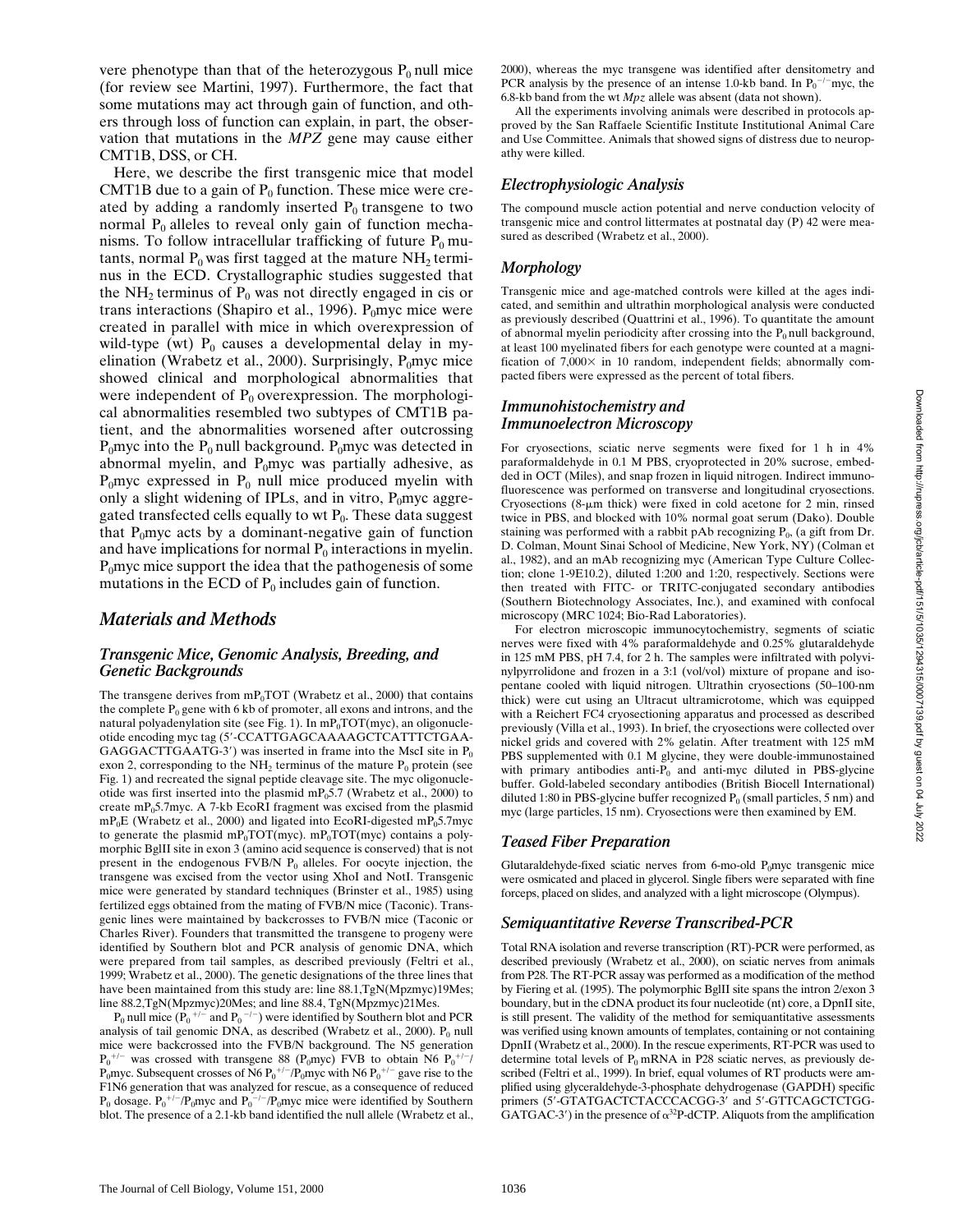

*Figure 1.* Design of P<sub>0</sub>myc transgene. A schematic representation of the endogenous  $Mpz$  gene, the mP<sub>0</sub>TOT(myc) transgene, and the mature  $P_0$ myc protein are shown. ecd, ectodomain; tm, transmembrane domain; icd, intracellular domain. Coding portions of exons are in black; the myc tag is hatched and marked by an asterisk.

were withdrawn at 22, 24, and 26 cycles, resolved on an acrylamide gel, and visualized by autoradiography. The intensity of the bands was quantified by densitometry (Molecular Dynamics) to verify that amplification was logarithmic and to determine the relative amount of starting cDNA from each sample. Equal amounts of reverse transcribed product, as determined by the GAPDH signal, were amplified using primers specific for  $P_0$  (5'-GTCCAG-TGAATGGGTCTCAG-3' and 5'-GCTCCCAACACCACCCCATA-3'). The intensity of the bands was quantified by densitometry, and the ratio between  $P_0$  and GAPDH was determined.

#### *Western Blot Analysis*

Western blot analysis was performed, as described previously (Wrabetz et al., 2000), on sciatic nerves from P28 transgenic and nontransgenic littermates. To verify equal loading of proteins, membranes were stained with amido black. The primary antibodies used were: anti-myc (clone 1-9E10.2 ATCC), anti-P<sub>0</sub>7 (a gift from Dr. J. Archelos, Karl-Franzens-Universitat, Graz, Austria) (Archelos et al., 1993). Peroxidase-conjugated second antibodies (Sigma-Aldrich) were visualized using the enhanced chemiluminescence method (NEN Life Science Products).

#### *Aggregation Assay*

To construct the pSJLrP<sub>0</sub>myc plasmid, a MscI/BstE II fragment from plasmid mP $_0$ 5.7 myc was first cloned into rP $_0$ pBSK+ (Filbin and Tennekoon, 1990). The  $P_0$ myc cDNA was then cloned into the XhoI site of pSJL (Filbin and Tennekoon, 1990) to create pSJLP<sub>0</sub>myc. The hybrid cDNA used in transfection encodes a  $P_0$ myc with one conservative amino acid change relative to rat (val9ile; residue nine is ile in the mouse and val in rat and human); no mutations have been described at human  $P_0$  val9. CHO cell transfection, expression, and adhesion essays were described previously (Filbin et al., 1990; Filbin and Tennekoon, 1993). In brief, a single cell suspension of  $P_0$ ,  $P_0$ myc, or control cells was allowed to aggregate during rocking at 5 rpm at 37°C. Aggregate formation in samples withdrawn at various times was assessed by microscopic examination and by counting total particle number in a Coulter counter. Reduced total particle number is an indication of aggregate formation. The mixed adhesion assay was carried out as described previously (Wong and Filbin, 1996).

#### *Image Analysis*

Micrographs of morphological samples and radiographic films were digitalized using an AGFA Arcus 2 scanner and figures were prepared using Adobe® Photoshop 5.0.

## *Results*

#### *Transgenic Mice Expressing P<sub>0</sub>myc Develop a Dysmyelinating Peripheral Neuropathy*

The entire  $Mpz$  was reconstructed to contain 6 kb of the  $P_0$ 5' flanking sequence, all exons, the natural polyadenyla-

| Lines and clinical phenotypes |           |                |            |
|-------------------------------|-----------|----------------|------------|
| line                          |           | tremor atrophy | ncv        |
| Tg88.1                        | $^{++}$   | $^{++}$        | 2±0.1      |
| Tg88.2                        | $^{++}$   | $^{++}$        | n.d.       |
| Tg88.4                        | $\ddot{}$ |                | $15 + 2.7$ |
| Tg88.4/Po+/-                  | n.d.      | n.d.           | 14±2.6     |
| Tg88.1/ Po+/-                 | n.d.      | n.d.           | 3±1.0      |
| non Tg-                       |           |                | $38 + 6.8$ |



*Figure 2.* Lines, clinical phenotype, and nerve conduction velocities (ncv) are listed in the table, ncv are in m/s expressed as mean  $\pm$ SEM ( $n = 2-4$ ). In the photograph below, a P<sub>0</sub>myc (Tg 88.2) animal at P160 manifests atrophy in axial and hindlimb muscles compared with a normal age-matched control (non Tg).  $-$ , absent;  $+$ , mild;  $++$ , medium; and  $++$ , severe.

tion signal and 400 flanking nts  $(mP_0TOT)$  vector; Wrabetz et al., 2000). A derivative of  $mP_0TOT$  ( $mP_0TOTAnlacZ$ ) was regulated in parallel with  $P_0$  during postnatal development and after Wallerian degeneration (Feltri et al., 1999). Moreover,  $mP_0$ TOT was able to produce structurally and functionally normal myelin when expressed in the  $P_0$ <sup>-/-</sup> background (Wrabetz et al., 2000). To locate  $P_0$  intracellularly, sequence encoding a myc tag was inserted into exon  $2 \text{ (mP<sub>0</sub>TOTmyc)}$ , downstream of the sequence coding for the signal peptide, to precede the  $NH<sub>2</sub>$  terminus in the extracellular portion of the mature protein (Fig. 1).

We produced four founder  $P_0$ myc mice, three of which (88.1, 88.2, and 88.4) transmitted the transgene to offspring. Mice from all lines displayed tremors and variable signs of muscle weakness, such as clenching of the paws, dragging of hind limbs, and floppy tail (Fig. 2). One line (88.2) manifested self-mutilation, presumably deriving from sensory symptoms. In two of the three lines (88.1 and 88.2), a marked muscular atrophy was evident (Fig. 2). All symptoms were most severe in line 88.2, intermediate in line 88.1, and least severe in line 88.4, corresponding to copy number and expression of the transgene, as estimated by Southern blot and RT-PCR analysis (see below and data not shown).

Since these symptoms are characteristic of a peripheral neuropathy, we measured nerve conduction velocity, which was significantly decreased in both lines tested (Fig. 2). These data indicate that the mice suffer from a dysmyelinating peripheral neuropathy.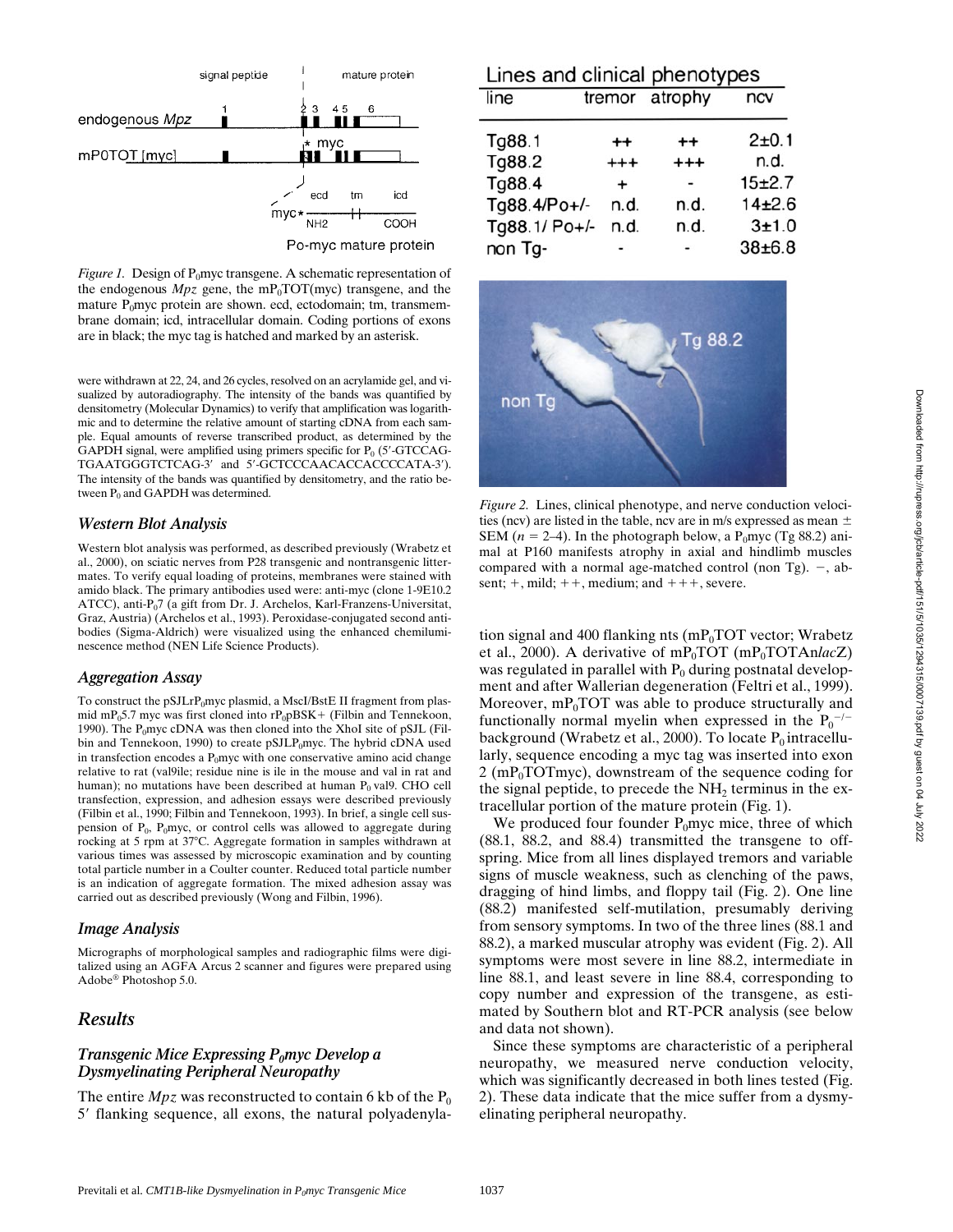

*Figure 3.* P<sub>0</sub>myc nerves contain abnormal myelin compaction and tomacula. (A–C) Semithin section, (D) teased fiber, and (E–I) ultrastructural analysis of (A) wt, (B-G) P<sub>0</sub>myc/Tg 88.1, and (H and I) P<sub>0</sub>myc/Tg 88.2 sciatic nerves showing dysmyelination, tomacula, and widening of myelin lamellae. Transverse semithin sections stained with toluidine blue at (A and B) P28 showed diffuse hypomyelination and few abnormally outfolded myelin sheaths in P<sub>0</sub>myc mice (tomacula-like). (C) At 7 mo, hypomyelination was still severe and the number of myelin out-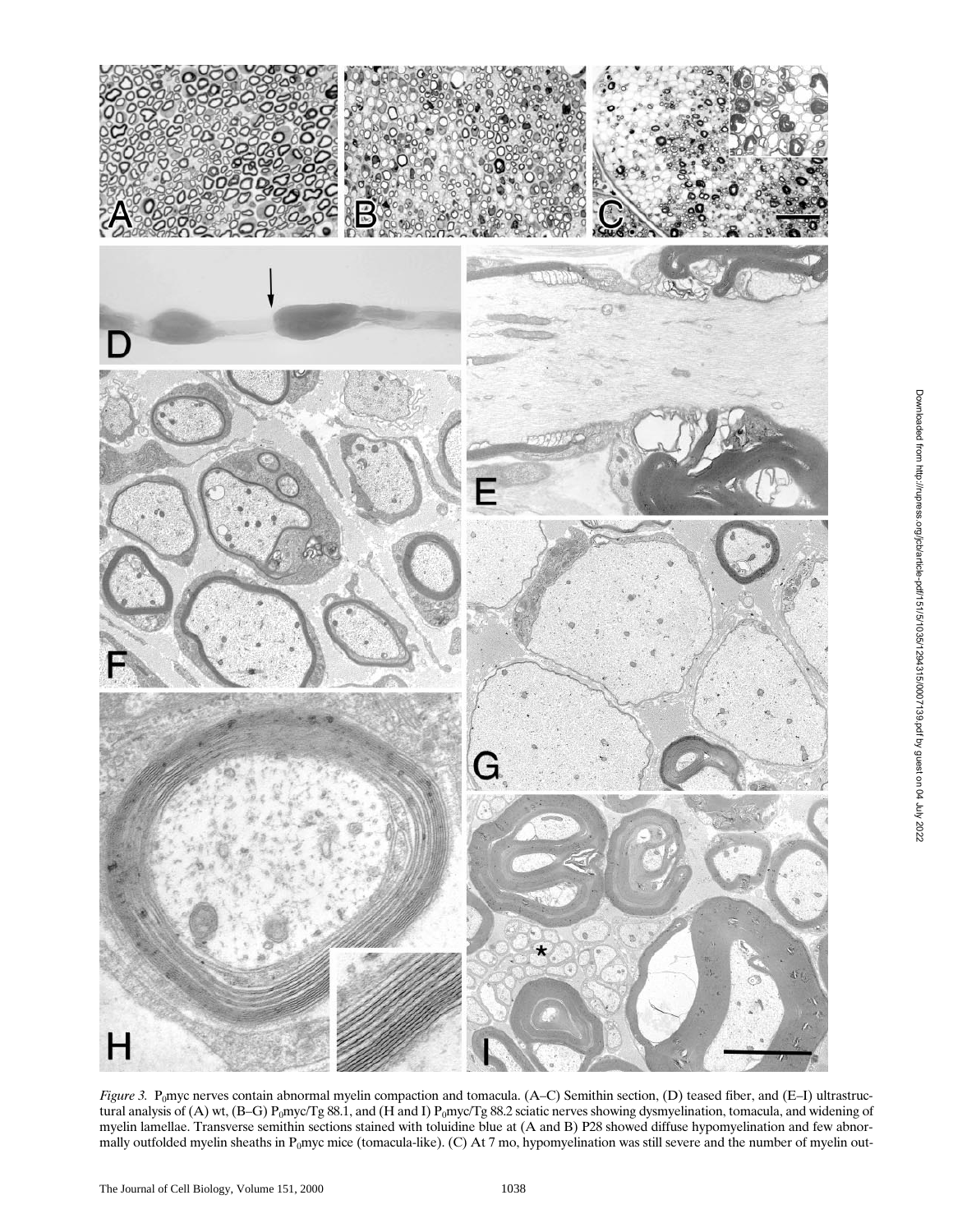

*Figure 4.* mP<sub>0</sub>TOT(myc) transgene expression in sciatic nerve. Semiquantitative RT-PCR analysis from P28 sciatic nerves for endogenous *Mpz* and transgenic mRNA. Total RNA was reverse transcribed and the product amplified by PCR, using a primer pair that recognized identically both endogenous nontransgenic (Tg-) and transgenic (Tg88 and Tg80)  $P_0$  cDNA. Due to a polymorphism present only in transgenic  $P_0$ , it is possible to distinguish bands of endogenous  $P_0$  cDNA (326 nt) from transgenic  $P_0$ cDNA (244 and 82 nt) after DpnII digestion. The relative proportion of transgenic and endogenous mRNA is shown, and the -fold overexpression" is the quotient of the transgenic divided by the endogenous signal. This experiment shows that the transgenic mRNA is expressed in all lines. Note that the  $P_0$ myc/Tg88.4 ratio is similar to  $P_0$ wt-overexpressing/Tg80.3 line, which expresses below the threshold at which dysmyelination appears.

#### *P0myc Mice Resemble Subtypes of CMT1B*

Morphological analysis of transgenic sciatic nerves at P28 showed hypomyelination, with thin or absent myelin sheaths on many large caliber axons, both at the light- and electron-microscopic levels (Fig. 3, B and F). Occasional fibers showed thick and redundant myelin, possibly representing myelin outfolding or tomacula. Ultrastructural analysis revealed that the myelin lamellae were widely spaced, in particular, the inner lamellae closer to the axon (Fig. 3 H). High magnification of the poorly compacted areas revealed absence of the IPL (inset). Occasionally, the major dense line (MDL) was also uncompacted. Similar packing abnormalities, especially at the innermost part of the myelin sheaths, have been described in several CMT1B patients carrying missense mutations in the ECD of  $P_0$  (Gabreels-Festen et al., 1996; Kirschner et al., 1996b; Ohnishi et al., 1999). At seven months, the hypomyelination was more pronounced, with most of the large caliber axons showing very thin or absent myelin (Fig. 3 C). Several axons were enlarged and completely devoid of myelin (Fig. 3, C and G), whereas unmyelinated fibers appeared normal. In parallel, tomacula were more frequent (Fig. 3 C, inset). In teased fiber analysis or EM, the tomacula appeared to originate from the paranodal region (Fig. 3, D and E) and contained poorly compacted myelin (Fig. 3 I). Axonal caliber was preserved throughout the tomacula (Fig. 3 E). Similar tomacula were reported in a different group of CMT1B patients with mutations in the ECD of  $P_0$  (Thomas et al., 1994; Gabreels-Festen et al., 1996; Tachi et al., 1997; Nagakawa et al., 1999; Planté-Bordeneuve et al., 1999; Sindou et al., 1999). Hypomyelination, tomacula, and uncompaction of the myelin sheath were readily observed in all three  $P_0$ myc lines. Occasionally, demyelinating figures, short internodes suggesting remyelination, and signs of axonal degeneration were observed in older mice (data not shown). In contrast, we never observed the presence of onion bulbs at any age in the  $P_0$ myc mice. Thus, it appears that the myc tag at the  $NH<sub>2</sub>$  terminus of the mature  $P<sub>0</sub>$  protein mimics some of the effects of  $P_0$  mutations in the ECD.

Since  $P_0$ myc mice potentially overexpress  $P_0$ , we compared the morphology of mice expressing  $P_0$ myc (Tg 88) to mice overexpressing  $P_0wt$  (Tg 80; Wrabetz et al., 2000). Whereas widening of myelin lamellae and tomacula were present in all three  $P_0$ myc lines, we never observed them in any  $P_0$ wt insertion (eight independent insertions were examined for tomacula; of these, four were also examined for widened lamellae). Therefore, the morphological findings of  $P_0$ myc mice were distinct from those of  $P_0$ wt overexpressor mice.

## *The Phenotype of P<sub>0</sub>myc Mice Is Independent of P0 Overexpression*

To determine the levels of  $mP_0TOT(myc)$  mRNA expression, we used RT-PCR analysis and exploited a DpnII polymorphism present in the transgenes, but not in endogenous  $Mpz$ . P<sub>0</sub> primers flanking the polymorphism amplify a 326nt band from reverse transcribed sciatic nerve mRNA. After DpnII digestion, the 326-nt band corresponding to the endogenous  $P_0$  remains uncut, whereas the transgenic  $P_0$ cDNA is cleaved into two bands of 244 and 82 nt (Fig. 4).

We have previously shown that at  $\sim 0.5$ -fold overexpression of  $P_0$  above normal levels in transgenic mice, a dosedependent dysmyelination appears (hypomyelination and SC developmental delay) (Wrabetz et al., 2000). To confirm that the observed phenotype in  $P_0$ myc mice was not due to  $P_0$  overexpression, we compared  $P_0$  expression levels in P<sub>0</sub>myc and P<sub>0</sub>wt lines. We chose the P<sub>0</sub> line (80.3) that is just at the threshold of 0.5-fold  $P_0$  overexpression necessary to cause dysmyelination. After DpnII digestion, the two bands of 244 and 82 nt, corresponding to the transgenic mRNA, were seen in all the  $P_0$ myc (88) and  $P_0$ wt (80.3) lines, but not in nontransgenic mice (Fig. 4). The 326-nt band corresponding to endogenous  $P_0$  mRNA is seen in all samples. Densitometry revealed that  $P_0$ myc lines 88.1, 88.2, and 88.4 expressed  $P_0$ myc at 2.5-, 4-, and 0.4-fold above the level of endogenous *Mpz*, whereas the  $P_0$ wt line (80.3) expressed 0.3-fold (0.3–0.5-fold in other experiments, data not shown) of endogenous *Mpz.* Therefore, line 88.4 expresses at levels just at the threshold necessary to reveal an overexpression phenotype, yet it has the more severe phenotype similar to the other  $P_0$ myc

folding/tomacula rose (inset). Some axons appear enlarged and devoid of myelin (see also G). Teased fiber and electromicroscopic analysis of longitudinal sections at (D) 12- and (E) 7-mo-old in P<sub>0</sub>myc showed that tomacula often originate at the paranodal region (arrow), and that the axon caliber is preserved underneath the tomacula. EM showed axons with absent or thin myelin sheaths at (F) P28 and demonstrated (H and inset) widely spaced myelin lamellae in many fibers. In 7-mo-old animals, hypomyelination, (G) enlarged amyelinated axons, and (G and I) myelin outfolding/tomacula containing poorly compacted myelin were prominent, whereas (I, asterisk) unmyelinated fibers appeared normal. Bar (in C): (A–C) 65  $\mu$ m; (inset) 40  $\mu$ m. Bar (in I): (D) 25  $\mu$ m; (E) 3.5  $\mu$ m; (F) 3  $\mu$ m; (G) 5  $\mu$ m; (H) 1  $\mu$ m; (inset) 0.6  $\mu$ m; (I) 6  $\mu$ m.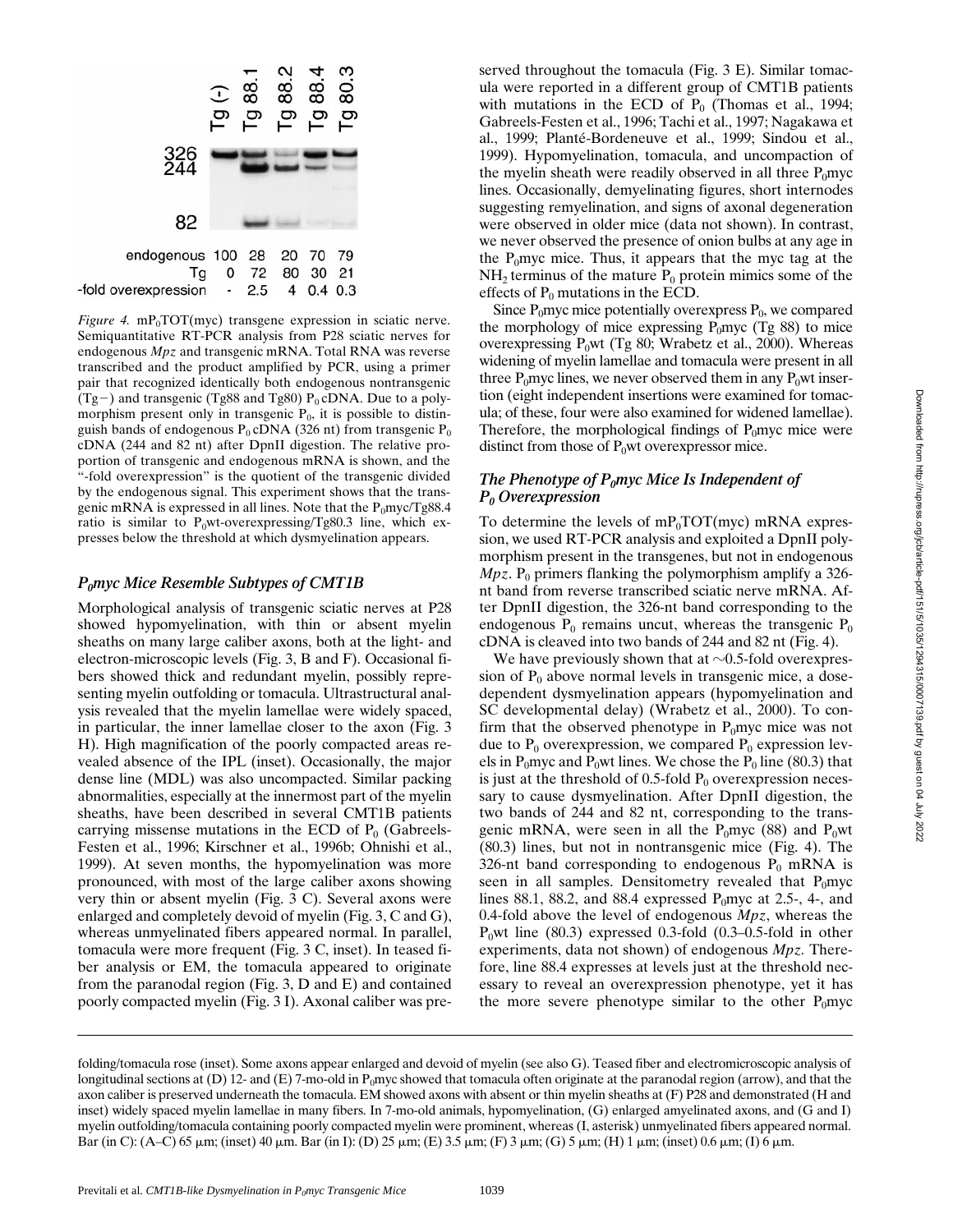

*Figure 5.* P<sub>0</sub>myc protein expression in sciatic nerve. Western blot analysis performed on sciatic nerve lysates from  $P_0$ myc/Tg 88,  $P_0wt/Tg$  80.3, and nontransgenic/Tg(-) mice at P28. Anti-myc antibody recognized P<sub>0</sub>myc only in P<sub>0</sub>myc/Tg 88 nerve lysates (top), whereas anti- $P_0$  antibody recognized both  $P_0$ myc and  $P_0$ wt (bottom). The amount of  $P_0$  reflects the effect of transgene overexpression (88.2 > 88.1 > 88.4) counteracted by the loss of  $P_0$  due to dysmyelination (88.2 > 88.1 > 88.4). A relative molecular weight of 30 kD is indicated.

lines. A further reduction of transgene dosage, achieved by outcrossing the  $P_0$ myc/88.4 line with  $P_0$  null mice (to obtain  $P_0$ myc/ $P_0$ <sup>+/-</sup> and  $P_0$ myc/ $P_0$ <sup>-/-</sup>mice) improved the hypomyelination, but not the widening of myelin lamellae and tomacula (see Fig. 7, and below). These data, taken together with the presence of morphological signs distinct from  $P_0$ -overexpressing mice, confirm that the phenotype of  $P_0$ myc mice is not due to overexpression of  $P_0$ .

#### *P0myc Protein Is Expressed in Transgenic Mouse Nerves*

To evaluate if the transgenic protein was expressed in  $P_0$ myc mice, we performed Western blot analysis on sciatic nerve homogenates. Anti-myc antibody detected a band of  $\sim$ 33 kD, the appropriate size for P<sub>0</sub> plus myc, in all of the  $P_0$ myc lines, but not in nontransgenic littermates or in  $P_0$ wt mice (Fig. 5). In the  $P_0$ myc/88.2 line, the total levels of  $P_0$ were reduced in association with the loss of bulk myelin, as previously found in  $P_0$ wt mice (Wrabetz et al., 2000). Endogenous  $P_0$  was detected in all lanes using an anti- $P_0$ mAb; a larger band, corresponding to  $P_0$ myc, was again detected only in the  $P_0$ myc/88 lines. The smaller band seen with anti-myc, and sometimes with the anti- $P_0$  antibody, is probably a degradation product (Wrabetz et al., 2000). Amido black staining showed that comparable amounts of protein homogenates were loaded in each lane (data not shown). These data demonstrate that the transgenic protein was expressed in sciatic nerves of all lines.

#### *P0myc Protein Is Incorporated in the Myelin Sheath and Present in Widened Lamellae and Tomacula*

Since  $P_0$ myc mice contain two normal  $Mpz$  alleles in addition to the transgene, and  $mP_0 \text{TOT}(\text{myc})$  is expressed at the level of mRNA and protein in transgenic sciatic nerves,  $P_0$ myc should exert its negative effect by a gain of function rather than a loss of function mechanism. If this is true, the myctagged  $P_0$  should not only be expressed, but should also be incorporated in the myelin sheath, and possibly present in the pathological fibers. To test this, we first stained transgenic sciatic nerves by immunohistochemistry using  $P_0$  pAb and myc mAb. By double immunofluorescence and confocal micros-



*Figure 6.* P<sub>0</sub>myc is correctly inserted into myelin sheaths, in parallel with  $P_0$ wt. (A and B) Merged confocal images and (C) immunoelectron microscopy of P28 P<sub>0</sub>myc/Tg 88.4 sciatic nerves cut (A and C) transversely or (B) longitudinally, and double stained with anti-myc (TITC or large gold particles) and anti- $P_0$  (FITC or small gold particles) antibodies. (A and B) Almost complete colocalization of the two signals was observed after merge (in yellow). Rare fibers did not stain for myc (e.g., green signal, asterisk). (C) Immunoelectron microscopy showed that  $P_0$ myc was present in areas containing widened myelin lamellae.

copy, we observed both  $P_0$  (green fluorescence) and myc (red fluorescence) in compact myelin, and the signals often colocalized (Fig. 6 A). Longitudinal sections showed that myc was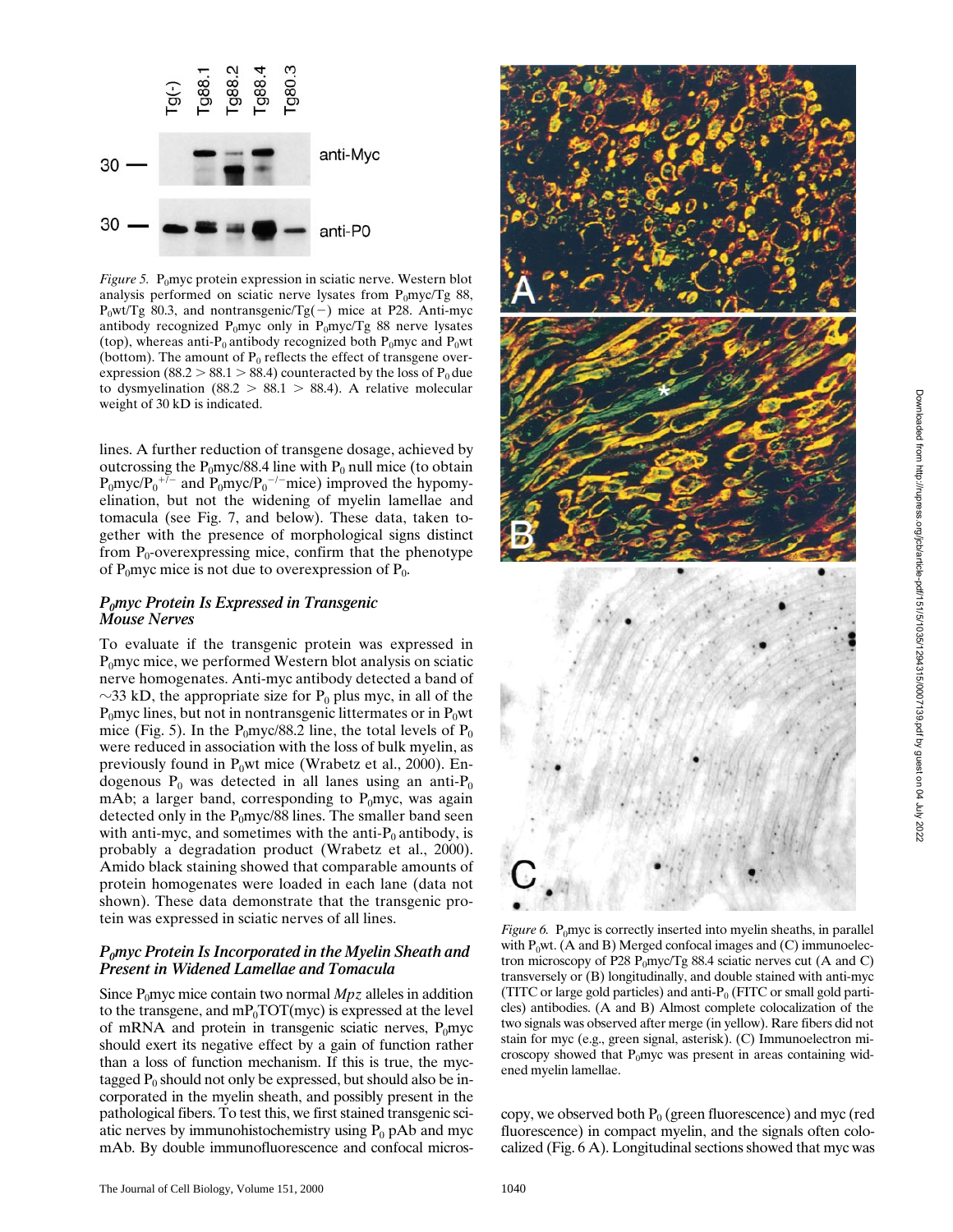

*Figure 7.* Myelin uncompaction and tomacula are not rescued in the  $Mpz$  null background. P<sub>0</sub>myc/Tg 88.4 was crossed into the  $Mpz$  heterozygous and homozygous null background, and sciatic nerves from P28 offspring were analyzed. Semithin sections of (A) Tg 88.4 ( $P_0$ myc), (B) Tg  $88.4/P_0^{-/-}$ , (C) Tg  $88.4/P_0^{+/-}$ , (D) Tg  $80.4$  (P<sub>0</sub>wt), (E) Tg  $80.4/P_0^{-/-}$ , and (F)  $P_0^{-/-}$  show that, whereas lowering the dosage of  $P_0$  rescues dysmyelination in Tg80 (P<sub>0</sub>wt overexpressor) mice (compare D to E), it exacerbates tomacula in Tg 88 (P<sub>0</sub>myc) mice (B and C, arrows). EM analysis of the myelin sheaths (in each case, the area of the best "compaction" is shown) of (G) nontransgenic, (H) Tg 88.4/P<sub>0</sub><sup>+/-</sup>, (I) Tg 88.4/P<sub>0</sub><sup>-/-</sup>, (J)  $P_0^{-/-}$  reveals that when  $P_0$ myc is expressed (I) alone it can compact myelin lamellae, however in I the space of 10 periods (11 MDL marked by white circles) is larger than that formed by (G) P<sub>0</sub>wt or a mixture of (H) P<sub>0</sub>myc and P<sub>0</sub>wt. 10 periods = 156  $\pm$  2.3 nm (mean  $\pm$  SEM) in G (*n* = 9) and 175  $\pm$  4.6 nm in I ( $n = 8$ ),  $P < 0.001$  by Student's *t* test, which is equivalent to a 12% increase. Increasing the magnification, such that the double IPLs are visible, shows that this increase is due to a widened space between IPL in I compared with G (data not shown). Note that in contrast to what was reported previously in  $P_0^{-/-}$  mice on an inbred mixed 129Sv/C57BL/6J background (Giese et al., 1992), in (J)  $P_0^{-/-}$ FVB congenic mice, most fibers do not form either IPL or MDL. (K) Semiquantitative RT-PCR analysis from P28 sciatic nerves shows that total levels of  $P_0$ mRNA are reduced in Tg 88.4/ $P_0^{+/-}$  compared with nontransgenic or  $P_0$ myc/Tg 88.4 nerves. Relative expression (rel. exp) is the quotient of the densitometric values of  $P_0$  divided by GAPDH; the quotient obtained in the nontransgenic (Tg<sup>-</sup>) is arbitrarily defined as one. (L) Digestion with DpnII allows endogenous (326-nt band) and transgenic (244- and 82-nt bands)  $P_0$  signals to be distinguished. The level of endogenous  $P_0$  is decreased out of proportion in Tg  $88.4/P_0$ <sup>+/-</sup> (predicted ratio of  $P_0$ myc/ $P_0 \sim$ 50:50, not 80:20), suggesting that  $P_0$ myc has a dominant-negative effect on the expression of endogenous *Mpz*. Bar: (A–F) 50 mm; (G–J) 60 nm.

present in enlarged fibers (Fig. 6 B). The majority of fibers expressed  $P_0$ myc. A few fibers, apparently normal in caliber, expressed only wt  $P_0$  (Fig. 6 A, asterisk).

To determine if  $P_0$ myc protein was present in the uncompacted myelin lamellae, we performed double immu-

noelectron microscopy for  $P_0$  and  $P_0$ myc. Fig. 6 C shows that both  $P_0$  (small gold particles) and  $P_0$ myc (large gold particles) are present in the widened myelin lamellae. Both  $P_0$  and  $P_0$ myc were found in normal myelin, as well. Thus, the transgenic protein is incorporated into the ma-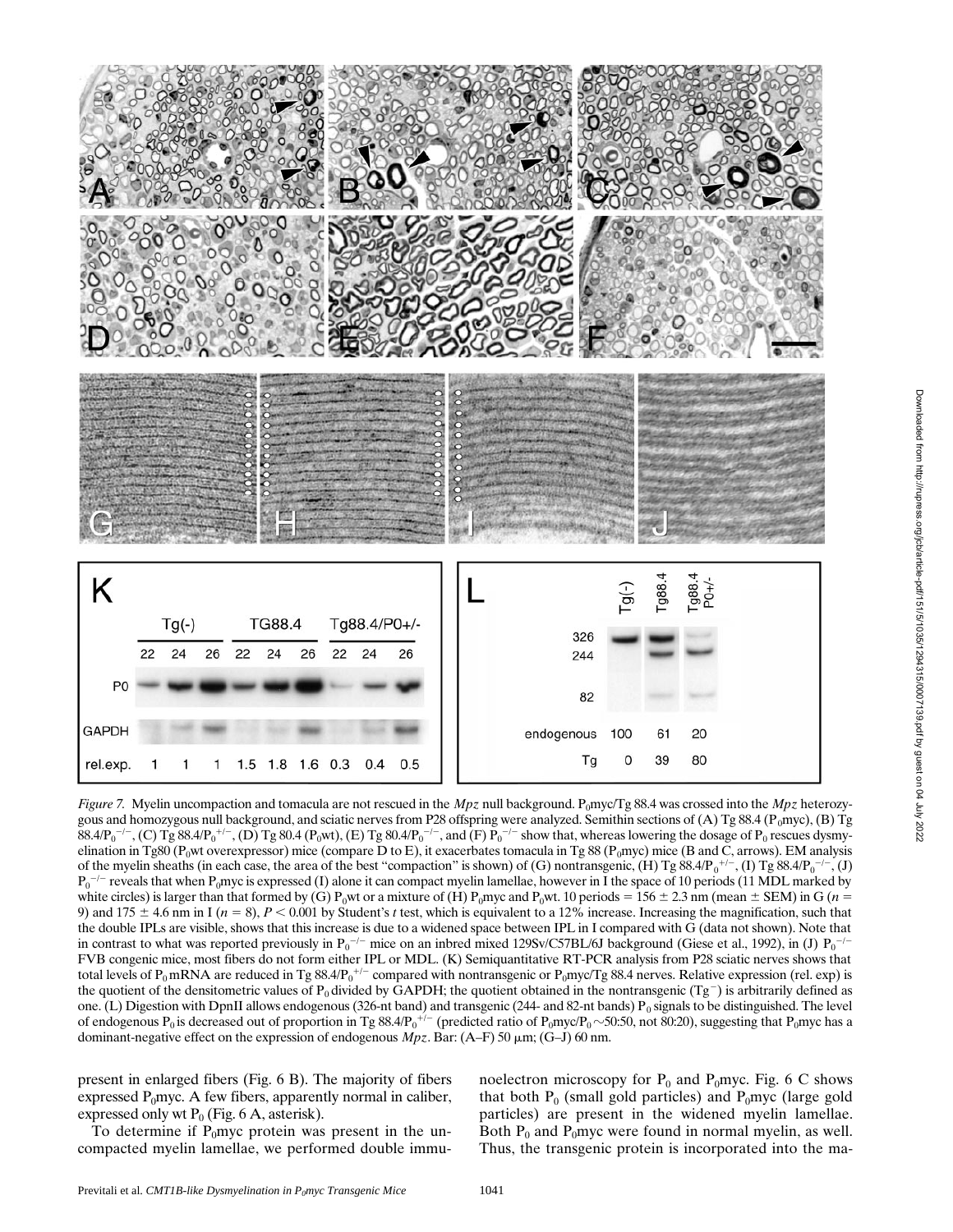Downloaded from http://rupress.org/jcb/article-pdf/151/5/1035/1294315/0007139.pdf by guest on 04 July 2022

Downloaded from http://rupress.org/jcb/article-pdf/15/1035/1294315/0007139.pdf by guest on 04 July 2022



*Figure 8.* Aggregation properties of  $P_0$ myc-expressing cells. Single cell suspensions of CHO cells expressing  $P_0wt$ ,  $P_0mvc$ , and control transfected cells were allowed to aggregate. Samples were withdrawn at intervals and the total particle number was counted in a light microscope. The mean percent of initial total particle number  $\pm$  SEM ( $n = 3$ ) was plotted against time. Cells transfected with  $P_0$ myc aggregated identically to those transfected with  $P_0$ wt.

jority of myelin sheaths, and it is present both in tomacula and widened myelin lamellae. Furthermore, though anti- $P_0$  antibodies recognize epitopes on both  $P_0$  and  $P_0$ myc,  $P_0$ myc is not likely to account for all of the  $P_0$  staining detected, as Western blot analysis revealed similar amounts of  $P_0$  and  $P_0$ myc in nerves of this line ( $P_0$ myc/88.4), and immunohistochemical analysis showed that only rare fibers contained  $P_0$  alone. Thus, it is very likely that  $P_0$  and  $P_0$ myc are cointegrated in most myelin sheaths.

## *The Phenotype of P<sub>0</sub>myc Mice Is Not Rescued by Decreasing or Removing wt P0*

To analyze the effect of  $P_0$ myc in the absence of  $P_0$ wt, we crossed the  $P_0$ myc/88.4 line into the  $P_0$  null background and analyzed sciatic nerves at P28. A similar experiment performed in a line of mice that overexpressed comparable levels of wt  $P_0$  (Tg80.4; Wrabetz et al., 2000) completely rescued the hypomyelination due to  $P_0$  overexpression (compare Fig. 7, D and E). In contrast, hypomyelination is only slightly improved for  $P_0$ myc in either the  $P_0^{+/-}$  or  $P_0^{-/-}$  backgrounds (compare Fig. 7, B and C to A). More strikingly, tomacula and abnormal compaction (see below) were not improved by lowering the dosage of  $P_0$ , rather they worsened. Tomacula were rarely seen at P28 in cross sections of  $P_0$ myc/ $P_0^{+/+}$  mice, but were readily observed in cross-sections of  $P_0 m y c / P_0^{+/-}$ and  $P_0$ myc/ $P_0$ <sup>-/-</sup> mice (Fig. 7, B and C, arrowheads). Nerve conduction velocities also remained low in two P<sub>0</sub>myc lines in the  $P_0$ <sup>+/-</sup> background (88.4 and 88.1; Fig. 2). These data strongly suggest that abnormal compaction of myelin, tomacula, and low nerve conduction velocities are due to the presence of  $P_0$ myc.

The kind of compaction abnormalities seen in these experiments provided insight into the mechanism by which  $P_0$ myc causes dysmyelination. The proportion of myelinated fibers with abnormally compacted myelin was  $\sim$ 11% in P<sub>0</sub>myc/P<sub>0</sub><sup>+/+</sup>, 35% in P<sub>0</sub>myc/P<sub>0</sub><sup>+/-</sup>, and 100% in  $P_0$ myc/ $P_0$ <sup>-/-</sup> mice. We observed two types of abnormally

compacted fibers in  $P_0$ myc/ $P_0^{-/-}$ : (a) rare fibers in which both the intraperiod and MDL were absent (data not shown) and (b) majority of fibers with myelin that appeared compacted, but had abnormal periodicity due to a wide (but not absent) IPL (Fig. 7, compare I to G). In contrast, most fibers of  $P_0$ <sup>-/-</sup> mice in the FVB congenic background formed neither an IPL, nor a MDL (Fig. 7 J). These data suggest that  $P_0$ myc molecules are partially adhesive, since they can interact homotypically to form an IPL, but they are not able to compact it tightly.

We noticed that in the  $P_0$ myc/ $P_0^{-/-}$  and  $P_0$ myc/ $P_0^{-/-}$ mice the myelin sheaths were thinner than normal. Such hypomyelination could reflect either mild overexpression or reduced expression of  $P_0$ , since in the FVB/N background,  $P_0^{+/-}$  showed slight hypomyelination at P28 (Wrabetz et al., 2000). To distinguish between these two possibilities, we compared total  $P_0$  mRNA levels in nontransgenic, P<sub>0</sub>myc, and P<sub>0</sub>myc/P<sub>0</sub><sup>+/-</sup> sciatic nerves by semiquantitative RT-PCR. Fig. 7 K shows that the total levels of  $P_0$  mRNA were reduced more than expected in  $P_0$ myc/  $P_0$ <sup>+/-</sup> sciatic nerves compared with nontransgenic and  $P_0$ myc nerves (expected relative expression should be roughly one). This indicates that the hypomyelination in  $P_0$ myc/ $P_0$ <sup>+/-</sup> mice is likely due to underexpression of  $P_0$ . To understand why the total level of  $P_0$  mRNA in  $P_0$ myc/  $P_0$ <sup>+/-</sup> was reduced, we digested the RT-PCR product with DpnII to distinguish the contribution of transgenic  $P_0$  versus wt  $P_0$  to the observed levels. Fig. 7 L shows that the levels of endogenous  $P_0$  are decreased out of proportion in  $P_0$ myc/ $P_0$ <sup>+/-</sup> nerves, suggesting that P<sub>0</sub>myc interferes not only with  $P_0$  adhesion, but also with the expression of endogenous  $P_0$ .

## *P0myc Protein Is Adhesive in an Aggregation Assay In Vitro*

Despite the severe phenotype of  $P_0$ myc mice, myelin is more compacted in  $P_0$ myc/ $P_0$ <sup>-/-</sup> mice than in  $P_0$ <sup>-/-</sup> mice, suggesting that the  $P_0$ myc protein is at least partially adhesive. To measure the adhesiveness of  $P_0$ myc, we expressed the  $P_0$ myc protein in CHO cells and measured its homotypic adhesion and compared it with wt  $P_0$ . Fig. 8 shows that  $P_0$ wt and  $P_0$ myc are equally adhesive in this assay. To ask if P<sub>0</sub>myc could adhere to P<sub>0</sub>wt, we mixed P<sub>0</sub>wt- and  $P_0$ myc-expressing cells and examined the composition of aggregates. The aggregates had an equal distribution of  $P_0$ myc and  $P_0$ wt cells (data not shown; Filbin, M.T., manuscript in preparation). Therefore,  $P_0$ myc retains the ability to mediate homotypic interaction, and it adhered with the same affinity to itself and to  $P_0$ wt.

## *Discussion*

Here, we describe the behavioral, electrophysiological, and morphological alterations of transgenic mice carrying an epitope (myc) tag at the  $NH<sub>2</sub>$  terminus of the  $P<sub>0</sub>$  glycoprotein, along with normal  $P_0$ . Surprisingly,  $P_0$ myc mice manifested peripheral nerve abnormalities typical of two subtypes of CMT1B, including tomacula and disruption of IPLs. This phenotype differed from that of  $P_0$  overexpression and was not rescued in  $P_0$ myc/ $P_0$  null mice.  $P_0$ myc acted via gain of function, as it was incorporated into myelin and present in morphological abnormalities. In addi-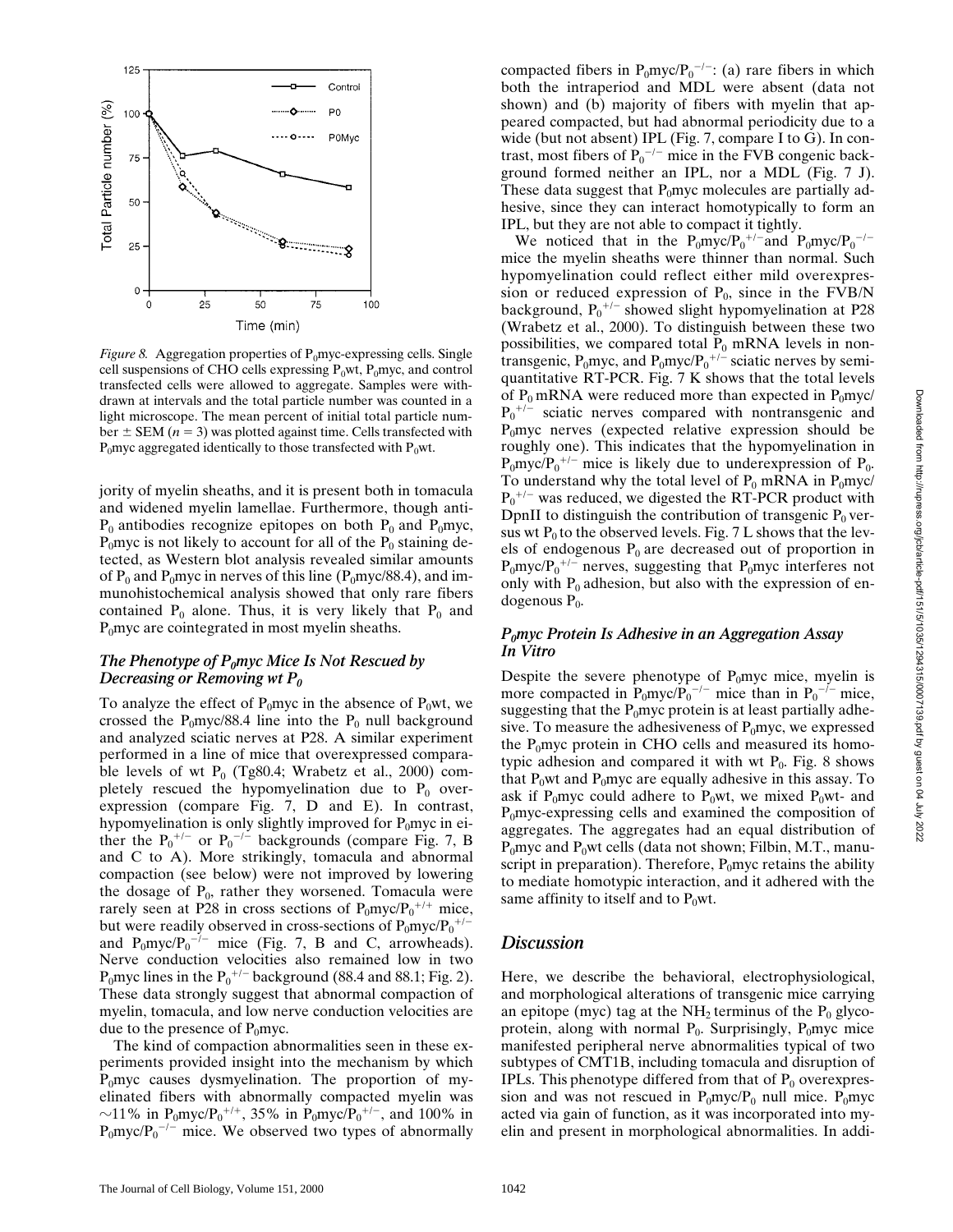tion,  $P_0$ myc was adhesive, as it aggregated transfected cells equally to wt  $P_0$ . These data underline that  $P_0$  structural interactions in myelin are complex and provide insights into the normal role of  $P_0$  in myelin compaction. P<sub>0</sub>myc mice provide the first model of CMT1B due to gain of function and prove that myelin packing abnormalities result from either loss or gain of  $P_0$  function.

### *Pathological Findings in P<sub>0</sub>myc Mice Are Due to the Expression of the mP<sub>0</sub>TOT(myc) Transgene*

The pathological features observed in  $P_0$ myc mice could be due to the ectopic expression of the transgene or, since the peripheral nerve myelination is highly susceptible to increased *Mpz* dosage (Wrabetz et al., 2000), to overexpression of  $P_0$ . The observed phenotype is not due to ectopic expression, since a transgenic vector with the same regulatory sequences of  $mP_0 \text{TOT}(\text{myc})$  was expressed with the same cell and developmental specificity as endogenous  $P_0$  (Feltri et al., 1999), and an identical transgene, but without a myc tag, could produce morphologically normal myelin (Wrabetz et al., 2000).

In addition, tomacula and widened lamellae in  $P_0$ myc mice are not due to increased *Mpz* dosage. First, they persist independently from the total levels of  $P_0$ . Second, they are observed in the absence of pathological  $P_0$  overexpression: dysmyelination appears at  $\sim 0.5$ -fold overexpression (Wrabetz et al., 2000) and the  $P_0$ myc/88.4 line showed mild overexpression (0.4-fold), which is compatible with normal PNS myelination. A further reduction of total  $P_0$  by breeding  $P_0$ myc/88.4 into  $P_0$ <sup>+/-</sup> or  $P_0$ <sup>-/-</sup> backgrounds did not rescue myelin uncompaction and tomacula or altered conduction velocities. Finally, neither myelin uncompaction nor tomacula were ever observed in multiple lines of transgenic mice overexpressing  $P_0$ wt over a wide range.

#### *P0myc Is Partially Adhesive*

In vitro assay showed that  $P_0$ myc and  $P_0$  are equally adhesive. However, when  $P_0$ myc was the only  $P_0$  present in the myelin sheath  $(P_0 \text{myc}/P_0^{-/-}$  mice), it only partially compacted myelin lamellae. One interpretation of these results is that  $P_0$ myc is partially adhesive due to gain of abnormal function.  $P_0$  emanates from the membrane as a tetramer and each tetramer interacts in trans with four surrounding tetramers protruding from the opposite membrane (Shapiro et al., 1996). These interactions involve several ectodomains, in particular the BC loop (Shapiro et al., 1996) and residue tryptophan 28, which is thought to interact directly with the apposing lipid bilayer (Shapiro et al., 1996). The combination of these interactions are thought to determine the spacing of the IPLs (Shapiro et al., 1996). In this model, the  $NH<sub>2</sub>$  terminus is apposed to the BC loop such that the myc tag attached to the  $NH<sub>2</sub>$  terminus could impair interactions between this region and opposing tetramers, as well as tryptophan 28 with the lipid bilayer (Shapiro et al., 1996), leading to widening of the IPL. In agreement with this, we show that IPLs formed by myc in  $P_0$ myc/ $P_0$ <sup>-/-</sup> mice are larger than those formed by  $P_0$ wt. Although partially defective,  $P_0$ myc could still permit initial adhesion between membranes in the cell assay, yet interfere with tight compaction as it normally occurs in myelin. Although the space between extracellular leaflets in apposing myelin lamellae varies with fixation (King and

Thomas, 1984; Kirschner et al., 1996a), the space between membranes in adherent  $P_0$ -transfected cell lines is probably consistently larger than the space found in compact myelin (D'Urso et al., 1990; Filbin et al., 1990; Spiryda, 1998; Yin et al., 2000).

The putative impaired adhesiveness of  $P_0$ myc may actually protect against  $P_0$  overexpression. High overexpression of  $P_0$  causes dysmyelination due to abnormal appearance of  $P_0$  in the spiraling mesaxons, resulting in obligate homotypic interactions and arrested myelination (Yin et al., 2000). In contrast, this was never observed in line  $P_0$ myc/ 88.2, despite similar levels of transgenic  $P_0$  overexpression. This also supports that  $P_0$ myc is less adhesive than  $P_0$ wt.

### *"Dominant-Negative" Is the Predominant Pathogenetic Mechanism: Implication for the Formation of IPL and a Normal Role of P<sub>0</sub> in Myelin Compaction*

Our data allow us to speculate whether  $P_0$ myc acts through a mechanism of loss or gain of function, and, within gain of function, whether it is dominant-negative or toxic. These distinctions are important, since different mechanisms might imply different therapeutic approaches for  $P_0$  ECD mutations in CMT1B patients.

Loss of function of  $P_0$ myc cannot be the pathogenetic mechanism, since P<sub>0</sub>myc mice contain two normal *Mpz* alleles. Furthermore, RT-PCR and Western blot analysis showed normal amounts of  $P_0$ wt mRNA and protein in  $P_0$ myc mice. For the m $P_0 \text{TOT(myc)}$  transgene to act via gain of function, it must be expressed. Immunolocalization demonstrated that  $P_0$ myc was expressed in myelinating SCs, inserted in the myelin sheaths, and associated with widened myelin lamellae and tomacula. Although anti- $P_0$  antibodies recognize both  $P_0$ wt and  $P_0$ myc, it is reasonable to assume that  $P_0$  and  $P_0$ myc colocalize. In fact, Western blot analysis, in which wt and mutated protein are distinguishable by size, showed a comparable amount of wt and  $P_0$ myc protein in lines 88.4 and 88.1 (Fig. 5). Since  $P_0$ myc is detected in most myelin sheaths (one rare exception is the green fiber shown in Fig. 7 B), the expression of  $P_0$ wt in these cells is presumably comparable. Thus,  $mP_0TOT(myc)$  acts through gain of function at the cellular level.

Our data suggests that  $P_0$ myc does not act through a toxic mechanism. If toxicity was the primary mechanism at work, the effect of  $P_0$ myc should increase in parallel with its dosage and should be independent of the amount of  $P_0$ wt. Instead, we observe the opposite, suggesting that  $P_0$ myc behaves as a dominant-negative. Since  $P_0$ myc and  $P_0$ wt colocalize in myelin, and an in vitro assay shows that they can adhere to each other,  $P_0$ myc probably have a dominant-negative effect both on  $P_0$ wt and itself.

Finally, we provide evidence that  $P_0$ myc also decreases  $P_0$ wt mRNA levels. By outcrossing  $P_0$ myc/88.4 line into the  $P_0$ <sup>+/-</sup> background we expected to decrease the amount of wt  $P_0$  message by one half, but we observed that it fell instead to one eighth. This suggests that  $P_0$ myc may directly exert a negative effect on the expression of *Mpz*. The mechanism underlying this finding is presently unknown.

#### *P0myc As a Model of Subtypes of CMT1B*

The phenotype of  $P_0$ myc mice is characterized by distal atrophy, tremor, low nerve conduction velocity, and dysmyelination with widening of myelin lamellae and tomacula.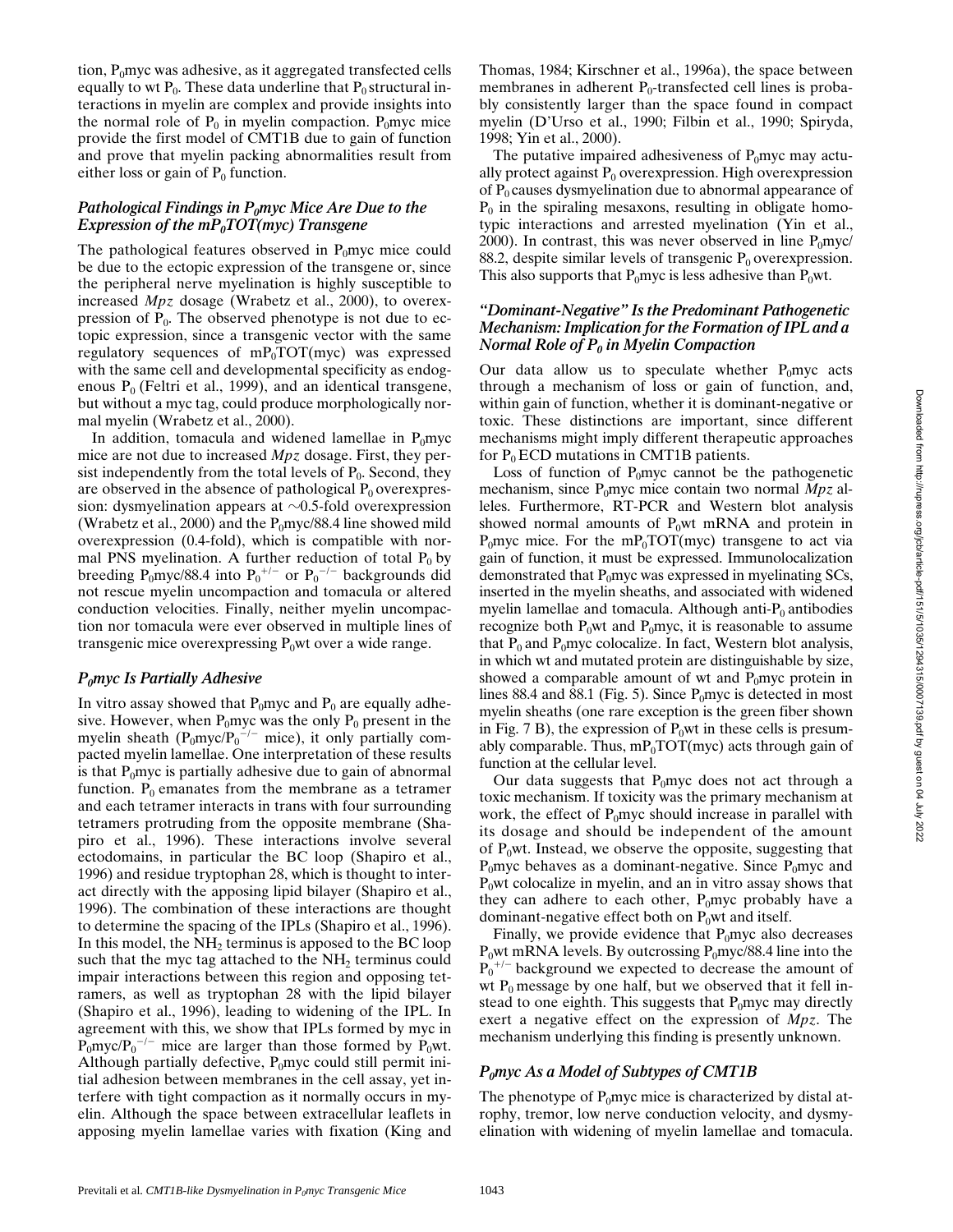Similar pathological findings are described in two subgroups of patients affected by CMT1B due to mutations in the ECD of  $P_0$ . Nerve biopsies of these patients usually manifest either myelin uncompaction or tomacula (Gabreels-Festen et al., 1996). Abnormalities of myelin compaction are found in substitution Arg69Cys, Arg69His, Thr5Ile, and  $\Delta$ Ser34 (Gabreels-Festen et al., 1996; Kirschner et al., 1996b; Ohnishi et al., 1999). Usually in these patients, both IPL and MDL are absent, but in some cases the IPL is predominantly affected (Arg69His and Arg69Cys) (Kirschner et al., 1996b; Ohnishi et al., 1999). Instead, other mutations, including Ile33Phe, Ser49Leu, Lys67Glu, Asn93Ser, Lys101Arg, Asn102Lys, and Ile106Leu, result in demyelinating neuropathy associated with focally abnormal folded myelin or tomacula (Thomas et al., 1994; Gabreels-Festen et al., 1996; Nagakawa et al., 1999; Planté-Bordeneuve et al., 1999; Sindou et al., 1999). Of note, three of the point mutations in  $P_0$  ECD causing

tomacula involve residues (101, 102, and 106) present in the FG loop, which also resides in proximity of the  $NH<sub>2</sub>$ terminus (Shapiro et al., 1996). The FG loop does not appear to be involved in  $P_0$  homotypic interaction (Shapiro et al., 1996) and, therefore, could be free to perform a different function (e.g., putative interaction with PMP-22, see below), that, if perturbed, leads to tomacula formation. Interestingly, as mentioned before, point mutations in CMT1B usually result in either myelin packing abnormalities or tomacula, but usually not both (Gabreels-Festen et al., 1996). Thus, 13 amino acids of myc at the  $NH<sub>2</sub>$  terminus of  $P_0$  could disrupt interactions of multiple domains of  $P_0$  situated nearby (e.g., the BC and FG loops), resulting in both packing abnormalities and tomacula.

Tomacula formation or abnormal myelin focal folding is rare in CMT1B, whereas it is more common in CMT1A and HNPP (Windebank, 1993). In mice, a tomaculous neuropathy is observed after inactivation of *Pmp-22*, myelinassociated glycoprotein (*Mag*), or periaxin genes (Adlkofer et al., 1997; Carenini et al., 1997; Yin et al., 1998; Gillespie et al., 2000), and, in this report, in mutation of *Mpz*. Since deletion or overexpression of  $P_0$  does not result in tomacula formation, it is more likely that an acquired function of  $P_0$ myc could cause hypermyelination. Recently, evidence for physical interactions between  $P_0$ and PMP-22 has been proposed (D'Urso et al., 1999), suggesting that  $P_0$ myc may have a trans-dominant–negative effect on PMP-22.

In this light, it is interesting to note that Roussy-Levy syndrome, often due to PMP-22 duplication (Thomas et al., 1997), can also be due to a mutation in the ECD of  $P_0$ (Asn102Lys). Nerve biopsies from these patients reveal focally folded myelin sheaths and often absence of onion bulbs (Planté-Bordeneuve et al., 1999). Roussy-Levy patients were originally considered distinct from CMT because of a particular combination of clinical symptoms including tremor, ataxia, and distal atrophy. Since  $P_0$ myc mice present with tremor, distal atrophy, probable sensory symptoms (self-induced skin lesions), focally folded myelin, and no onion bulbs, they could be considered a model of Roussy-Levy syndrome.

In summary, our data suggest that  $P_0$ myc mice could provide insights into the pathogenesis and treatment of a subgroup of CMT patients. Interestingly, our data already suggest a potential therapeutic approach. Crossing of  $P_0$ myc mice into the  $P_0$  null background shows that the phenotype is worsened as the relative amount of  $P_0$ wt is lowered. Hence, increasing the dosage of  $P_0$ wt could counteract the effect of the mutated  $P_0$ , as long as the threshold of overexpression that causes dysmyelination is not exceeded. This threshold is relatively low during development (Wrabetz et al., 2000), but reflects the effects of abnormal expression of  $P_0$  in an early phase of myelinogenesis (Yin et al., 2000). Instead, the threshold for abnormalities may be higher when  $P_0$  overexpression begins in adulthood.

We thank Rita Numerato, Denice Springman, and Heide Peickert for excellent technical assistance, Edoardo Boncinelli and Nicola Canal for their support, Melitta Schachner for the gift of  $P_0$  null mice, and David Colman and Juan Archelos for the anti- $P_0$  antibodies.

This work was supported by grants from Telethon (D93 to L. Feltri and 1177 to L. Wrabetz), Progetto Finalizzato Ministero della Sanita' (L. Feltri and L. Wrabetz), Progetto Sclerosi Multipla ISS (L. Wrabetz), European Union Biomed program (L. Feltri and L. Wrabetz), Giovanni Armenise-Harvard Foundation (L. Feltri and L. Wrabetz), National Multiple Sclerosis Society (A. Messing), and National Institutes of Health (A. Messing, S.-Y. Chiu, and M. T. Filbin).

Submitted: 31 July 2000 Revised: 9 October 2000 Accepted: 11 October 2000

#### *References*

- Adlkofer, K., R. Frei, K.-H. Neuberg, J. Zielasek, K. Toyka, and U. Suter. 1997. Heterozygous peripheral myelin protein 22-deficient mice are affected by a progressive demyelinating tomaculous neuropathy. *J. Neurosci.* 17:4662–4671.
- Archelos, J.J., K. Roggenbuck, J. Schneider-Schaulies, C. Linington, K.V. Toyka, and H.P. Hartung. 1993. Production and characterization of monoclonal antibodies to the extracellular domain of P0. *J. Neurosci. Res.* 35:46–53.
- Brinster, R.L., H.Y. Chen, M.E. Trumbauer, M.K. Yagle, and R.D. Palmiter. 1985. Factors affecting the efficiency of introducing foreign DNA into mice by microinjecting eggs. *Proc. Natl. Acad. Sci. USA.* 82:4438–4442.
- Carenini, S., D. Montag, H. Cremer, M. Schachner, and R. Martini. 1997. Absence of the myelin-associated glycoprotein (MAG) and the neural cell adhesion molecule (NCAM) interferes with the maintenance, but not with the formation of peripheral myelin. *Cell Tissue Res.* 287:3–9.
- Colman, D., G. Kreibich, A. Frey, and D. Sabatini. 1982. Synthesis and incorporation of myelin polypeptides into CNS myelin. *J. Cell Biol.* 95:598–608.
- D'Urso, D., P.J. Brophy, S.M. Staugaitis, C.S. Gillespie, A.B. Frey, J.G. Stempak, and D.R. Colman. 1990. Protein zero of peripheral nerve myelin: biosynthesis, membrane insertion, and evidence for homotypic interaction. *Neuron.* 4:449–460.
- D'Urso, D., P. Ehrhardt, and H. Mueller. 1999. Peripheral myelin protein 22 and protein zero: a novel association in peripheral nervous system myelin. *J. Neurosci.* 19:3395–3403.
- Feltri, M., M. D'Antonio, A. Quattrini, R. Numerato, M. Arona, S. Previtali, S.-Y. Chiu, A. Messing, and L. Wrabetz. 1999. A novel P0 glycoprotein transgene activates expression of lacZ in myelin-forming Schwann cells. *Eur. J. Neurosci.* 11:1577–1586.
- Fiering, S., E. Epner, K. Robinson, Y. Zhuang, A. Telling, M. Hu, D.I. Martin, T. Enver, T.J. Ley, and M. Groudine. 1995. Targeted deletion of 5'HS2 of the murine beta-globin LCR reveals that it is not essential for proper regulation of the beta-globin locus. *Genes Dev.* 9:2203–2213.
- Filbin, M., and G. Tennekoon. 1990. High level of expression of the myelin protein P0 in Chinese hamster ovary cells. *J. Neurochem.* 55:500–505.
- Filbin, M., and G. Tennekoon. 1993. Both P0-molecules must be glycosylated for homophilic adhesion. *J. Cell Biol.* 122:451–459.
- Filbin, M., F. Walsh, B. Trapp, J. Pizzey, and G. Tennekoon. 1990. Role of myelin Po protein as a homophilic adhesion molecule. *Nature.* 344:871–872.
- Gabreels-Festen, A., J. Hoogendijk, P. Meijerink, F. Gabreels, P. Bolhuis, S. van Beersum, T. Kulkens, E. Nelis, F. Jennekens, M. de Visser, B. van Engelen, C. van Broeckhoven, and E. Mariman. 1996. Two divergent types of nerve pathology in patients with different Po mutations in Charcot-Marie-Tooth disease. *Neurology.* 47:761–765.
- Giese, K.P., R. Martini, G. Lemke, P. Soriano, and M. Schachner. 1992. Mouse P0 gene disruption leads to hypomyelination, abnormal expression of recognition molecules, and degeneration of myelin and axons. *Cell.* 71:565–576.
- Gillespie, C.S., D.L. Sherman, S.M. Fleetwood-Walker, D.F. Cottrell, S. Tait, E.M. Garry, V.C. Wallace, J. Ure, I.R. Griffiths, A. Smith, and P.J. Brophy. 2000. Peripheral demyelination and neuropathic pain behavior in periaxindeficient mice. *Neuron.* 26:523–531.
- Harding, A.E. 1995. From the syndrome of Charcot, Marie and Tooth to disor-